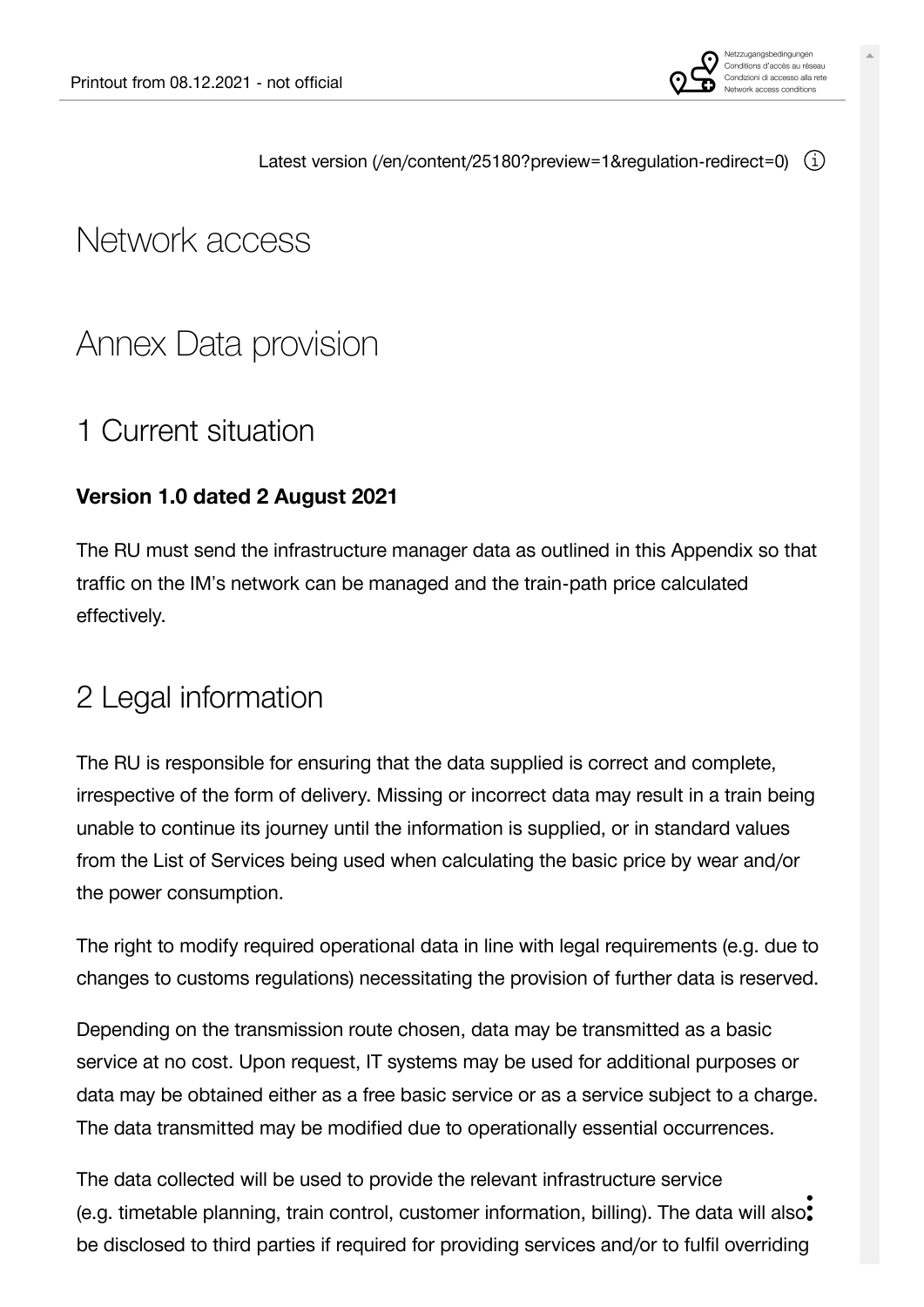# 3 [Passenger services and all light engine trains](https://vorgaben.sbb.ch/en/content/25180?regulation-redirect=0&jump-to=25183)

## **3.1 [Data to be supplied](https://vorgaben.sbb.ch/en/content/25180?regulation-redirect=0&jump-to=25184)**

Train formation data to be transmitted electronically:

- train path ID
- train number
- operating day or traffic period
- timetable period
- RU
- formation journeys with start and end operating points including arrival and departure times.
- coupling of the formation element (inward train, outward train) at the start or end of the formation journey
- productive power (vehicles of the same rotation that are assigned together)
- direct run of the wagons (coupling of formation elements between trains without the passengers having to leave the vehicles)
- drive type (code) incl. assignment to the vehicle type in the FOS master data
- vehicle type per coach body (All wagon bodies that are part of a specific articulated vehicle must be provided under the same movement type)
- equipment features (seats 1st and 2nd class, wheelchair spaces; air- conditioning and other)
- wagon number for reservations
- whether the locomotive is towed. Optional, for deduction from train-path costs
- vehicle condition for customers: open, closed
- EVN of the vehicles, mandatory for locomotives and articulated trains (The EVN is the 12-digit vehicle number registered in the register of vehicles for energy billing according to Section 5.)
- operating power of the locomotive
- role of the locomotive
- train sequence (optional)
- brake sequence (optional)
- precise length of the hauled load (wagons plus towed traction units) for trains with: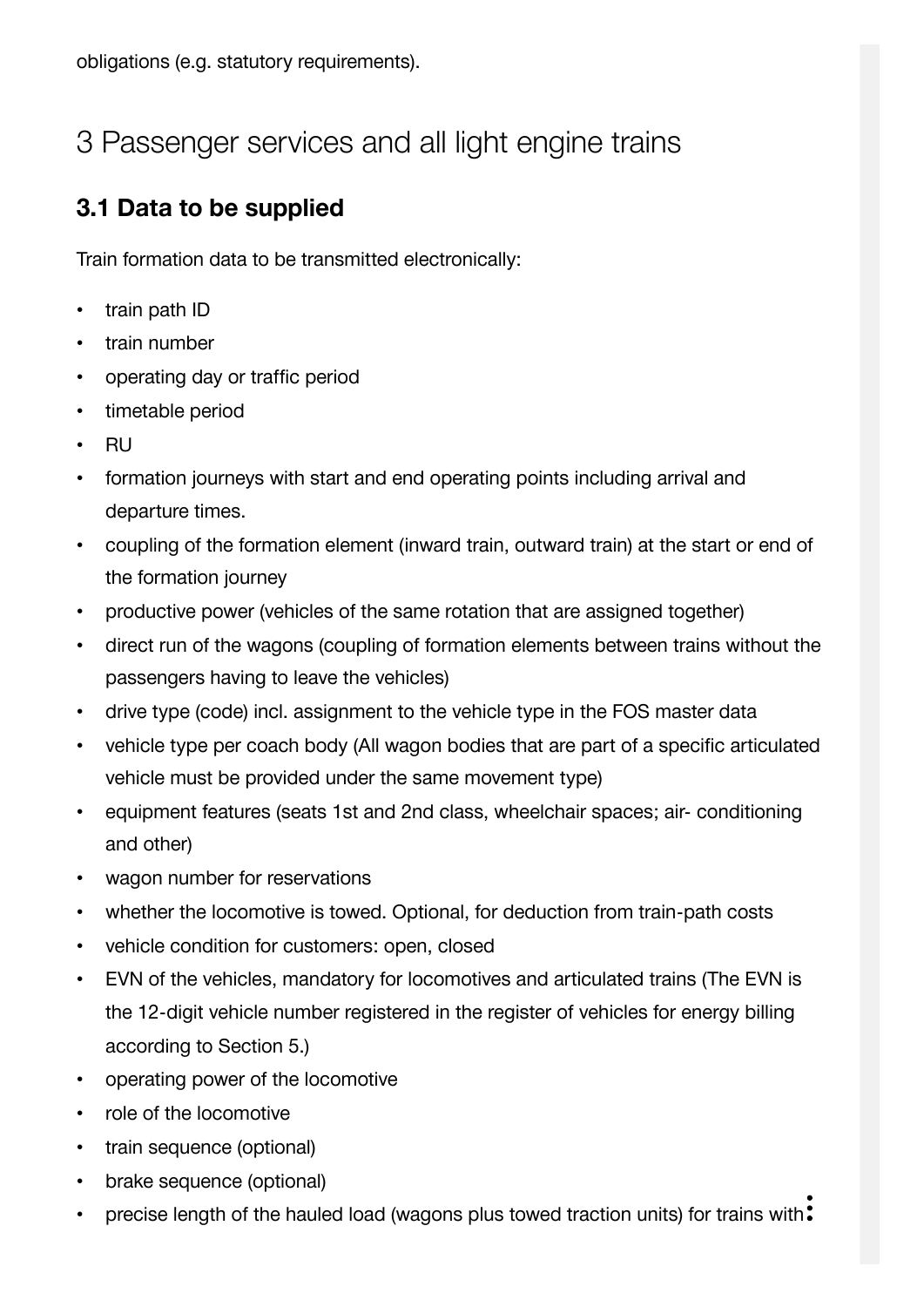an overall length > 500 m (optional, for claiming the long trains bonus)

### **3.2 [Methods of delivery](https://vorgaben.sbb.ch/en/content/25180?regulation-redirect=0&jump-to=25185)**

The correct formation data for passenger trains and all light engine trains (passenger and freight services) must be supplied to SBB Infrastructure via the IT system FOS. This can be done in the following ways:

- Data provision to FOS via an electronic interface using defined messages (XML) according to the interface specifications in consultation with SBB Infrastructure. The interface can be set up for a fee.
- Direct data entry in the FOS user interface.
- Importing the formations stored in NeTS for annual and daily data into FOS.The RU shall be responsible for checking that the data imported from FOS is correct and complete.
- Since FOS does not contain a data field for the length of the hauled load, the correct data as per section 3.1 must be reported by e-mail to [onestopshop@sbb.ch](javascript:linkDecryptEmail().
- FOS transmits the freight service tractions to CIS-Infra for all supply channels and can be checked/updated during train inspection. If the locomotive type, number of locomotives and route are identical to the data confirmed during train inspection, the EVN number is updated in the production calendar once train inspection is complete.

#### **3.2.1 [Disruptions](https://vorgaben.sbb.ch/en/content/25180?regulation-redirect=0&jump-to=25186)**

If it is not possible to deliver the data due to a disruption, the data that is required for operations must be entered and sent as soon as possible once the interruption has ended.

#### **3.2.2 [Outlook](https://vorgaben.sbb.ch/en/content/25180?regulation-redirect=0&jump-to=25187)**

Left blank at present.

#### **3.3 [Delivery intervals](https://vorgaben.sbb.ch/en/content/25180?regulation-redirect=0&jump-to=25188)**

The RU must send data to SBB Infrastructure as follows:

1. Provision of complete annual data at the latest one week after provisional train path allocation (for the SBB Infrastructure annual planning).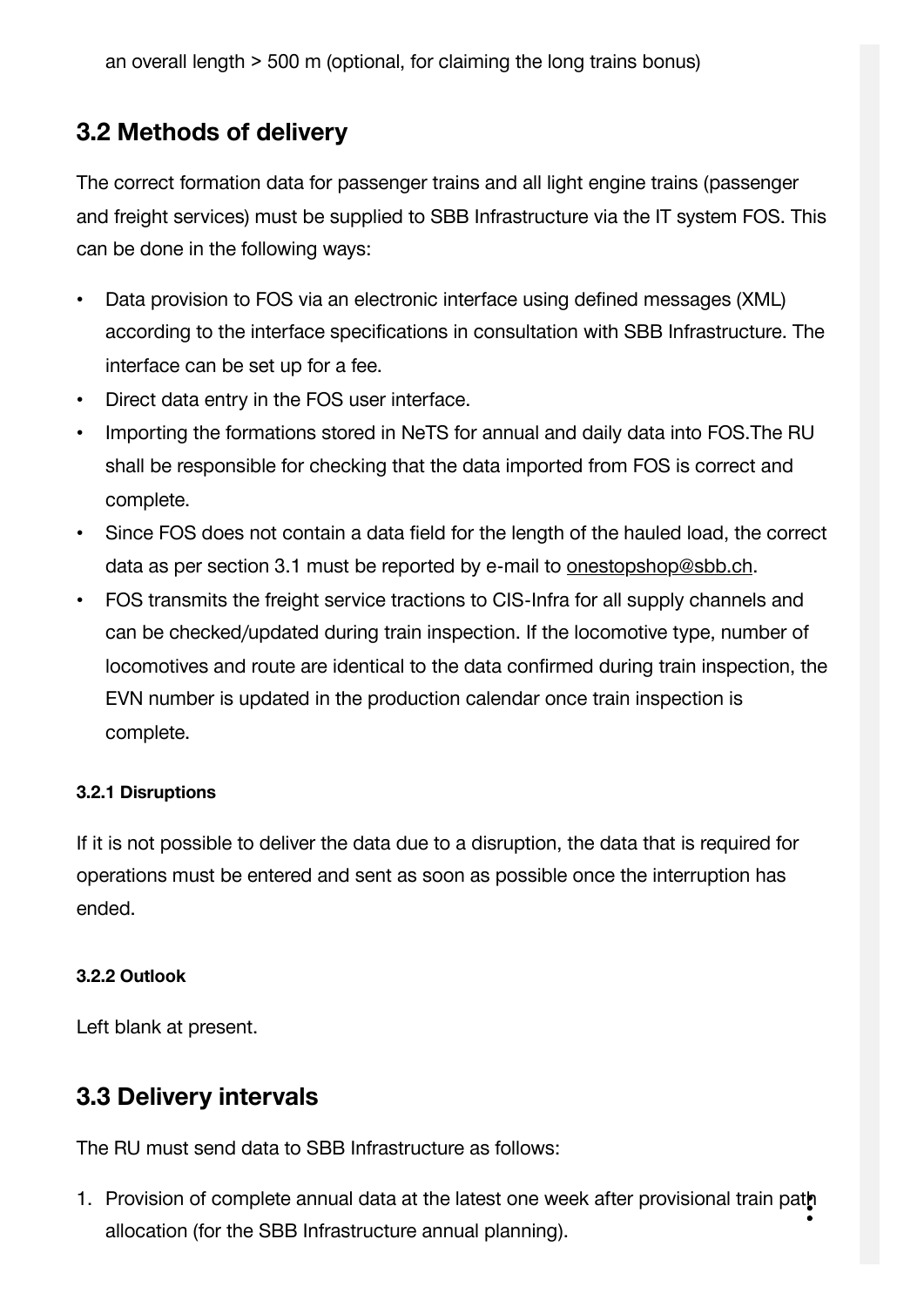- 2. Subsequent provision of complete annual data at a two-week interval (even if no changes have been made) so that it can be ensured that the annual data is up to date.
- 3. The daily data may be sent from 40 days prior to the journey. However, the data must be sent no later than 3 operating days after the journey. This still applies if the daily data does not deviate from the annual data. Alternatively, generation of the daily formations from NeTS can be requested in FOS.
- 4. Any change to the SMS-RU must be reported via CIS Infra before the train departs.

## **3.4 [Contact](https://vorgaben.sbb.ch/en/content/25180?regulation-redirect=0&jump-to=25189)**

FOS contact for any questions, problems and requests for access rights:

SBB Infrastruktur

[fos@sbb.ch](javascript:linkDecryptEmail()

## **3.5 [Further use of systems](https://vorgaben.sbb.ch/en/content/25180?regulation-redirect=0&jump-to=25191)**

The sales contacts will be happy to advise on the purchase of IT services from SBB Infrastructure (use of the IT systems and access to data):

SBB Infrastruktur (I-ESP-VK, Hilfikerstrasse 3, 3000 Bern 65, Schweiz) [verkauf@sbb.ch](javascript:linkDecryptEmail()

# 4 [Freight traffic](https://vorgaben.sbb.ch/en/content/25180?regulation-redirect=0&jump-to=25192)

## **4.1 [Data to be supplied](https://vorgaben.sbb.ch/en/content/25180?regulation-redirect=0&jump-to=25193)**

#### **4.1.1 [Obligatory for all freight trains](https://vorgaben.sbb.ch/en/content/25180?regulation-redirect=0&jump-to=25194)**

- customer accounting code (ordering RU)
- SMS-RU (RU managing the train)
- train number
- departure date
- train's departure station code (incl. UIC country code)
- train's destination station code (incl. UIC country code)
- UIC border entry code (if any) and scheduled date of border crossing
- special interchange station for wagons (if any)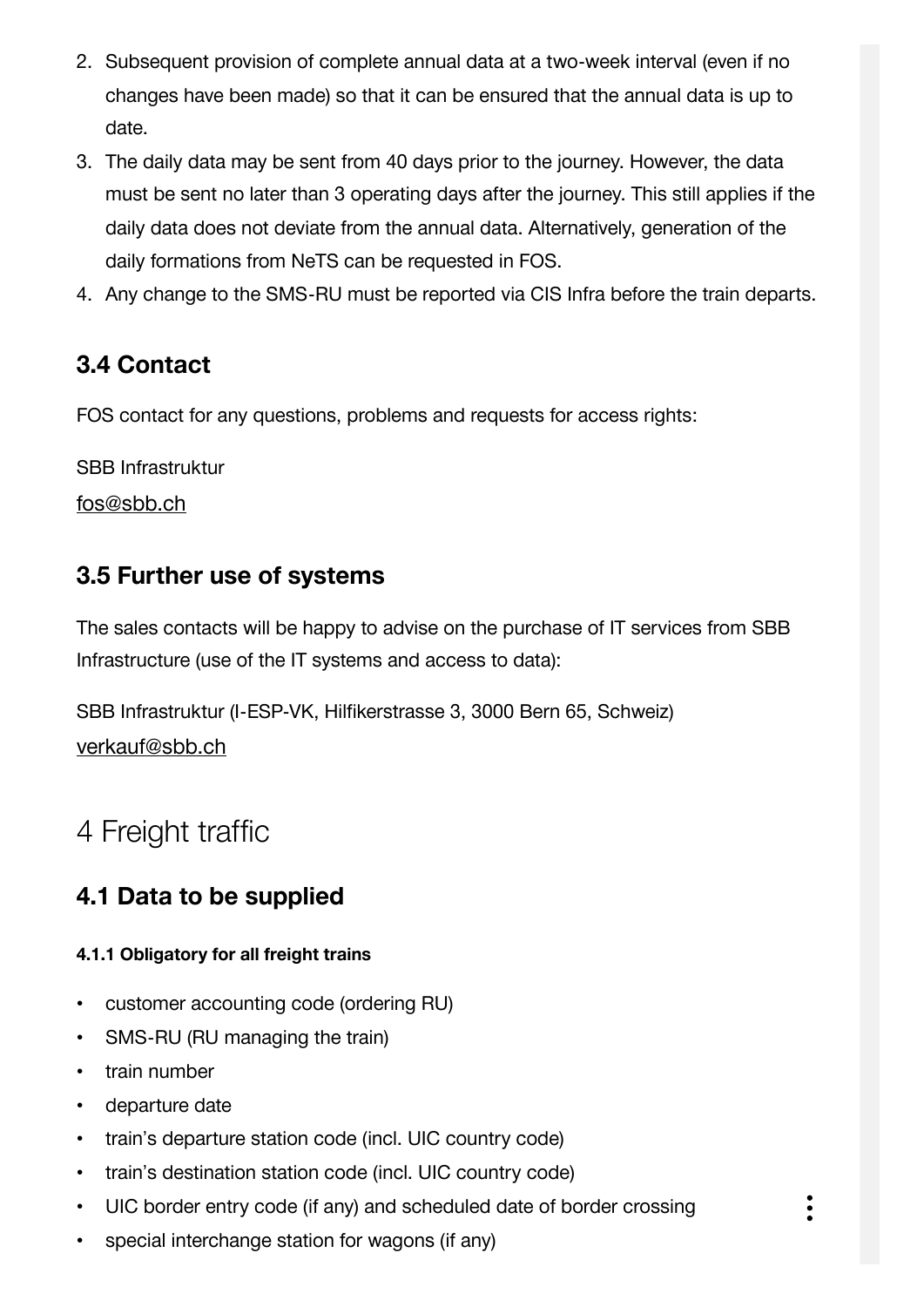- message type
- motive power units along entire route: code and EVN (for energy billing according to Section 5), position within the train composition, type of brake, unladen weight, braking force, type of traction (thermal, electric with/without recuperation), Vmax of the tractive force, holding force (in kN)
- train and brake sequence
- train's maximum speed
- wagon number plus loading unit number for intermodal traffic
- wagon owners
- Shipment identification number consisting of UIC country code, UIC station code, RICS code and shipment number
- RU's RICS code for the transferring and accepting RU/ carrier
- country code of the wagon or consignment's forwarding station
- wagon or consignment forwarding station code
- loading point (if forwarding station is in Switzerland)
- country code of the wagon or consignment's destination station
- wagon or consignment destination station code
- shipment date
- unloading point (if destination station is in Switzerland)
- for cross-border services at least the wagons' UIC border entry and/or departure code (UIC routes) for Switzerland
- wagon's position number in the train composition
- composition group in the train
- number of axles per wagon
- wagon's unladen weight
- length over buffers
- handbrake type code and Handbrake loading weight (in kilonewtons or tonnes)
- coupling design
- wagon's brake type, status and equipment
- braked and brake changeover weights and the wagon's current braked weight
- any special characteristics of the brakes
- number of brake units on wagon
- load limit chart
- agreed chart
- maximum speed of wagon (as a function of load, construction and damage)

 $\ddot{\cdot}$ 

load weight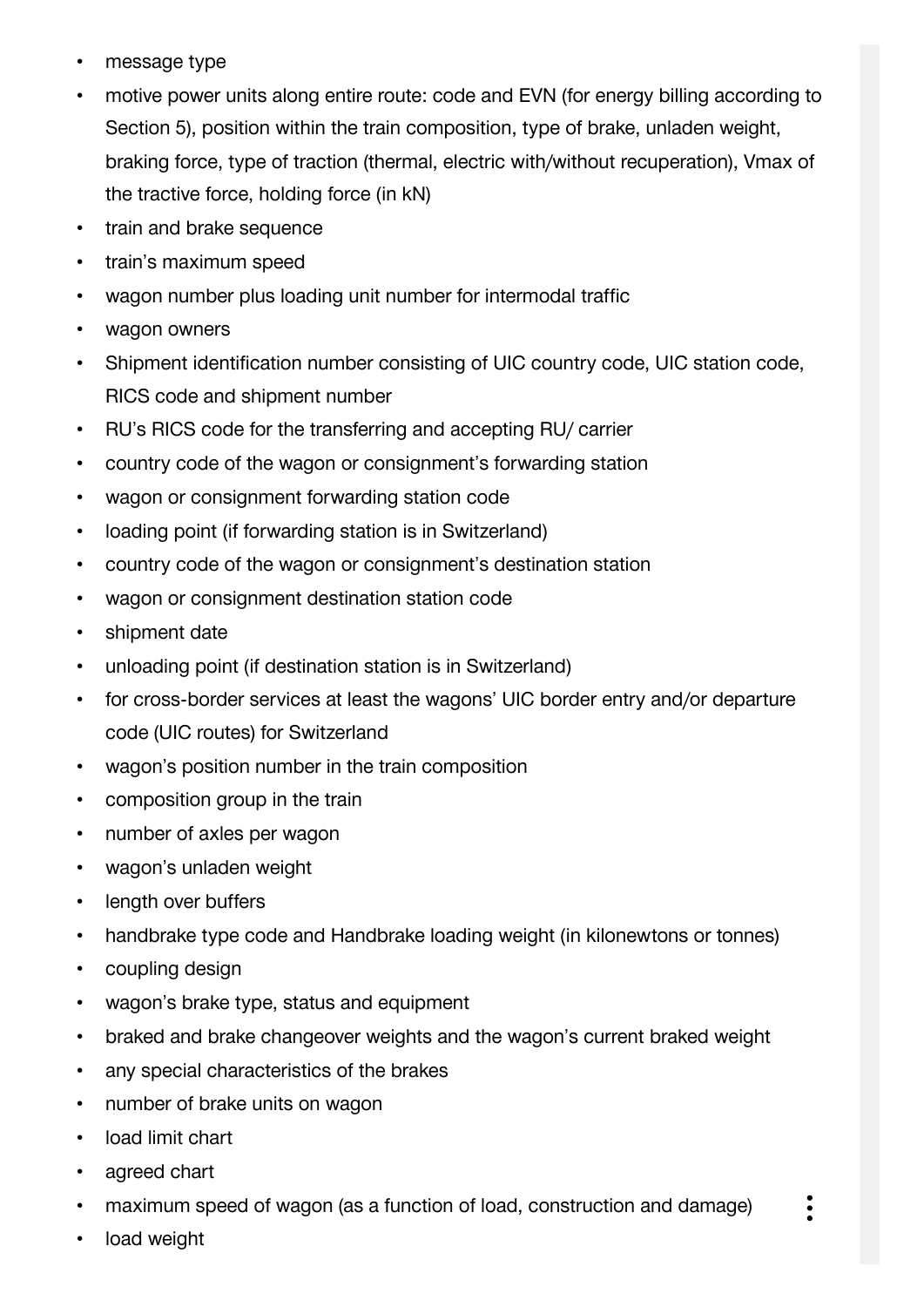- any faults on the wagon bill and damage
- date of last overhaul and safety allowance
- date of last special inspection and period between inspections (if applicable)
- load carriage restriction code (damage/engineering; if applicable)
- form, type and hazard (FTH/FAG) code
- structure gauge for combined traffic vehicles (P/C or NT profile per coach), time of introduction to be clarified.

#### **4.1.2 [Additional requirements for dangerous goods](https://vorgaben.sbb.ch/en/content/25180?regulation-redirect=0&jump-to=25195)**

#### **For each wagon or each loading unit in combined traffic**

- hazard number (Number indicating de level of danger): for conveying type "tank" or "loose bulk goods"
- material number (UN number)
- RID class
- packing group
- form, type and hazard (FTH/FAG) code)

## **For each wagon or each loading unit in combined traffic with more than 8 tonnes of dangerous goods packed in limited quantities (LQ)**

• form, type and hazard (FTH/FAG) 97

#### **4.1.3 [Additional requirements for exceptional consignments](https://vorgaben.sbb.ch/en/content/25180?regulation-redirect=0&jump-to=25196)**

- load carriage restriction
- form, type and hazard (FTH/FAG) code
- permit number of exceptional load

#### **4.1.4 [Trains without loads](https://vorgaben.sbb.ch/en/content/25180?regulation-redirect=0&jump-to=25197)**

Before departure of the train, a "departure check without wagons" or "empty" message must be created in CIS for any station from which a freight train operates without a load.

# **4.2 [Method of delivery](https://vorgaben.sbb.ch/en/content/25180?regulation-redirect=0&jump-to=25198)**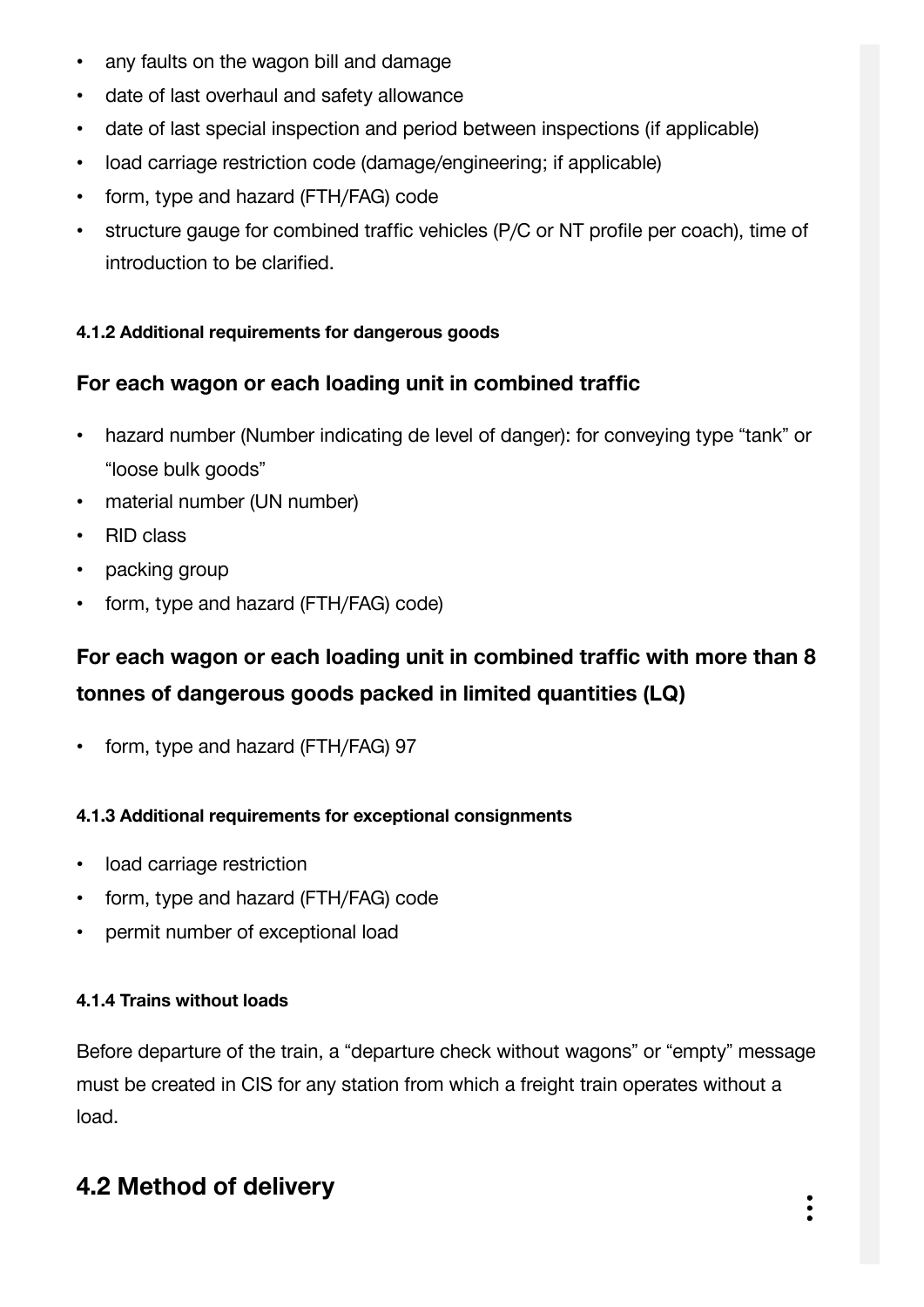The correct formation data for freight trains must be delivered to SBB Infrastructure's Cargo Information System (CIS Infra).

For transmitting data to CIS Infra, the following options are available to RUs at no cost:

- Data acquisition via internet/Citrix emulation using the "Train Control" application.1
- Data transfer via UIC Hermes train pre-notification (Treno)

If requested by the RU, operationally essential data can be agreed via a different interface, subject to a charge.

#### **4.2.1 [Disruptions](https://vorgaben.sbb.ch/en/content/25180?regulation-redirect=0&jump-to=25199)**

The RU is responsible for ensuring that data is supplied on time, in full and without any errors. If data is not sent correctly, the standard values per train category published by SBB Infrastructure in the List of Services shall be used as the basis for billing.

If it is not possible to send data electronically due to a disruption, the most important operational data for freight services must be sent immediately to the designated office (SBB network management in Bern) via e-mail [netzleitung@sbb.ch](javascript:linkDecryptEmail(). A corresponding model list (template) can be obtained from the system managers and is available on the CIS intranet site.

The necessary data must also be entered into the system/delivered electronically by the RU once the disruption has been resolved.

#### **4.2.2 [Outlook](https://vorgaben.sbb.ch/en/content/25180?regulation-redirect=0&jump-to=25202)**

During 2022, CIS Infra will be available in a revised version (train information system, ZIS). From this time, new data delivery formats will be available; they will also contain the formation information required by the marshalling yards (departing train, departure date, formation groups per vehicle). RUs will be contacted as soon as a definitive decision has been taken about the message formats.

## **4.3 [Delivery time](https://vorgaben.sbb.ch/en/content/25180?regulation-redirect=0&jump-to=25203)**

The correct formation data for freight trains defined by the RU and the infrastructure manager must be entered into SBB Infrastructure's Cargo Information System (CIS) before the departure or border crossing of the train.<br>•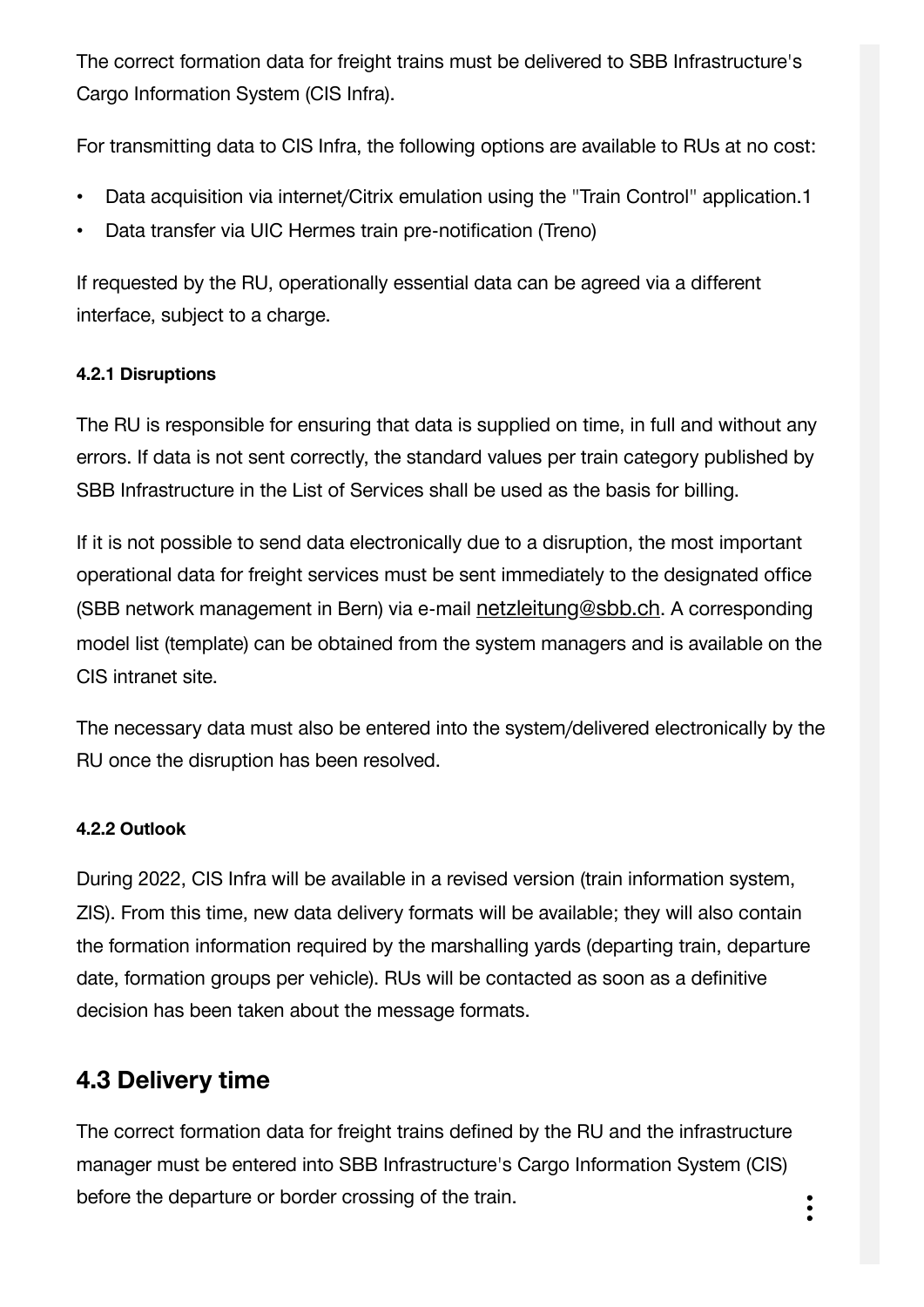## **4.4 [Concact](https://vorgaben.sbb.ch/en/content/25180?regulation-redirect=0&jump-to=25204)**

ZIS/CIS Infra contact for any questions, problems and requests for access rights:

SBB Infrastruktur

[zis@sbb.ch](javascript:linkDecryptEmail()

## **4.5 [Further use of systems](https://vorgaben.sbb.ch/en/content/25180?regulation-redirect=0&jump-to=25206)**

The sales contacts will be happy to advise on the purchase of IT services from SBB Infrastructure (use of the IT systems and access to data):

SBB Infrastruktur I-ESP-VK Hilfikerstrasse 3 3000 Bern 65 **Schweiz** [verkauf@sbb.ch](javascript:linkDecryptEmail()

#### **4.5.1 [Wagon management system](https://vorgaben.sbb.ch/en/content/25180?regulation-redirect=0&jump-to=25207)**

During 2022, SBB Infrastructure will be introducing a new wagon management system at certain formation stations. A charge for using WaVe can be agreed. On request, it can be arranged as a separate service.

## 5 [Delivery of energy measurement data](https://vorgaben.sbb.ch/en/content/25180?regulation-redirect=0&jump-to=25208)

## **5.1 [Data to be supplied](https://vorgaben.sbb.ch/en/content/25180?regulation-redirect=0&jump-to=25209)**

In order that the actual amount of energy consumed can be billed, the readings from the energy measurement systems and the relevant EVN (12-digit vehicle number) must be transmitted in a timely manner. Provision of the EVN forms part of the data that is to be supplied for each train in accordance with Sections 3.1 and 4.1 of this Appendix.

Irrespective of which measurement service provider is chosen, the RU is responsible for measuring electricity consumption in accordance with Article 20a, para. 3, Rail Network Access Ordinance.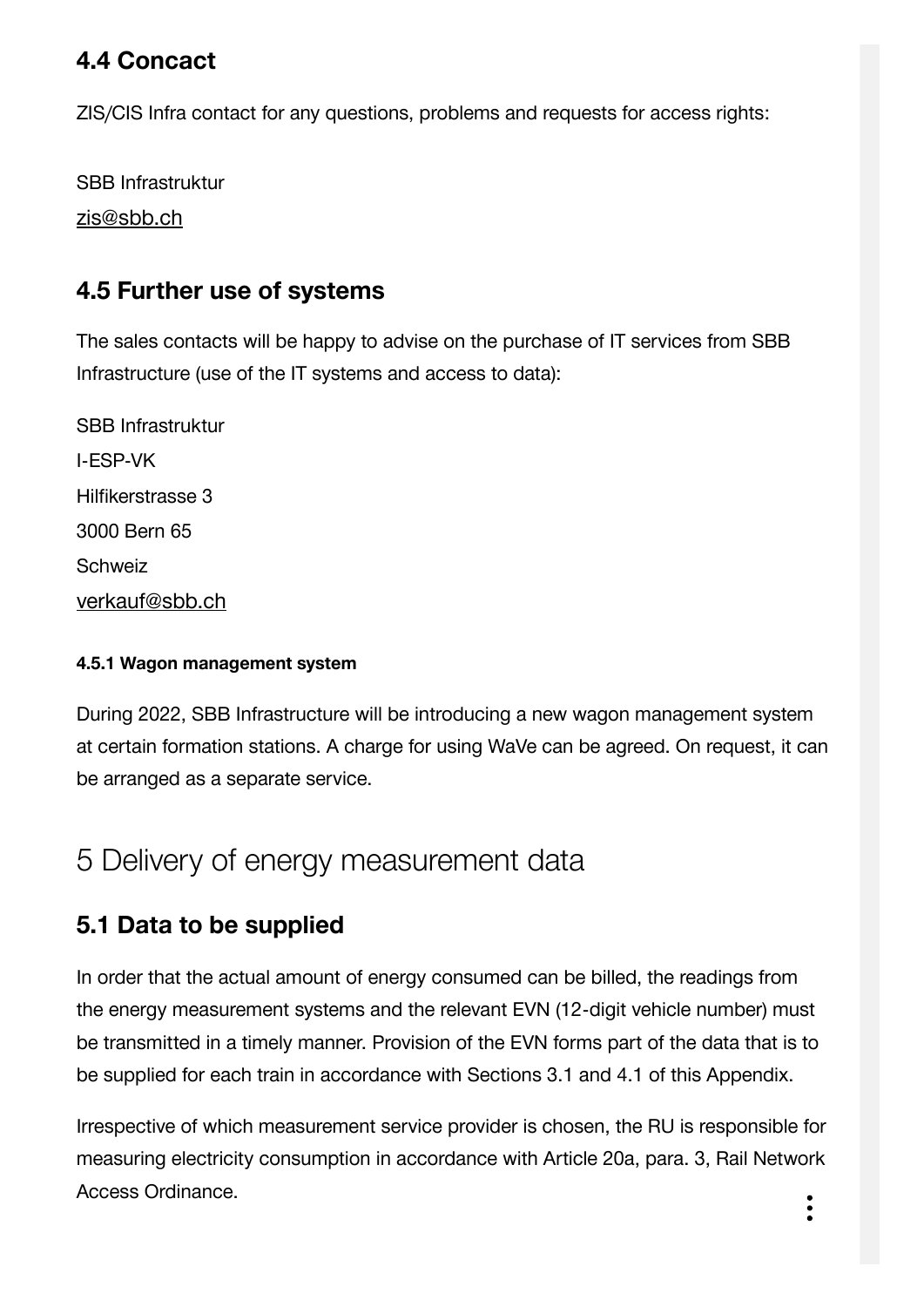## **5.2 [Method of delivery](https://vorgaben.sbb.ch/en/content/25180?regulation-redirect=0&jump-to=25210)**

The energy readings are to be transmitted to the infrastructure manager's billing system in accordance with IRS 90930. The infrastructure manager uses the system EREX Exchange for this. The RU is responsible for implementing the relevant interfaces with EREX Exchange.

#### **5.2.1 [Handling missing and implausible data](https://vorgaben.sbb.ch/en/content/25180?regulation-redirect=0&jump-to=25211)**

If the vehicles are registered for energy billing, replacement values or flat rates will be used in accordance with the List of Services in the event of missing or implausible data.

The situations where this applies include:

- 1. failure of the energy measurement system.
- 2. the readings are incorrect or implausible and therefore invalid, or readings for individual sections of a train route are missing.
- 3. the EVN of a registered vehicle is missing or incorrect.
- 4. data is not submitted to the infrastructure manager within the time specified in Section 5.3 of this Appendix.

If the infrastructure manager detect missing or impossible data, the RU will be informed. If the data required in respect of a motive power unit in accordance with Section 5.1 of this Appendix is not submitted for 30 successive operating days after the information, billing will be based on the flat rates per train type published in the infrastructure manager's List of Services. In order to return to actual billing, Point 3.1 of NWS Appendix «Energy measurement systems» will apply.

#### **5.2.2 [Outlook](https://vorgaben.sbb.ch/en/content/25180?regulation-redirect=0&jump-to=25865)**

Left blank at present.

## **5.3 [Delivery interval](https://vorgaben.sbb.ch/en/content/25180?regulation-redirect=0&jump-to=25212)**

The measurements and the associated EVN must be provided to the infrastructure manager daily (no later than the operating day of the train path + 3 days at 22:00).

# **5.4 [Contact](https://vorgaben.sbb.ch/en/content/25180?regulation-redirect=0&jump-to=25213)**